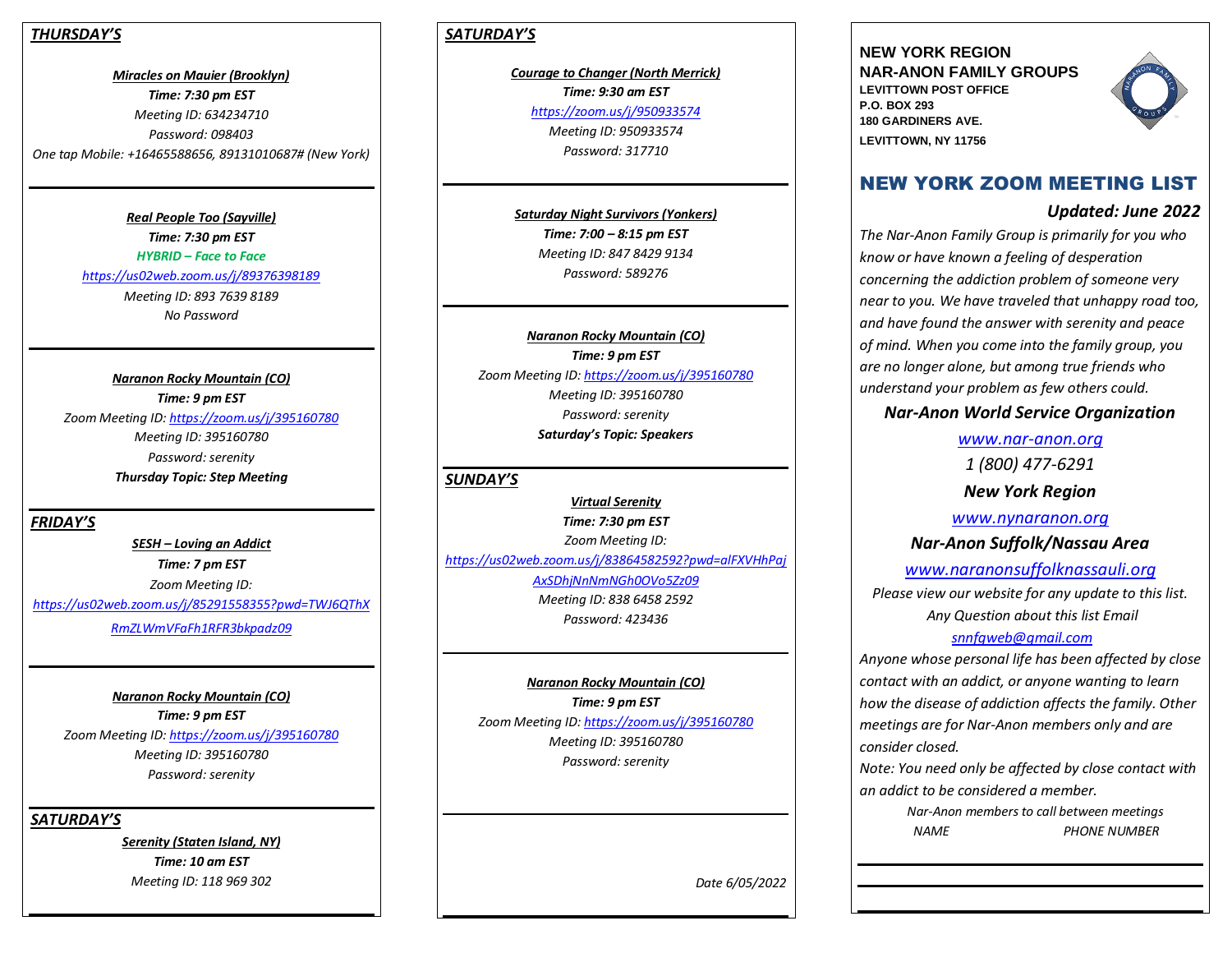*Soul Searchers – (Syracuse/Auburm, NY)* **Time: 7:00 pm EST** *HYBRID – Face to Face*

> Meeting ID: 212 121 826 Password: 791903

*Step Into Serenity – (Old Bethpage)*

**Time: 7:30-08:45 pm** *EST* Join Zoom Meeting:<https://zoom.us/j/105898670>

*Password: 927600*

*You're Worth it*

**Time: 7:00 pm** *EST*

Join Zoom Meeting:

https://us02web.zoom.us/j/81250103327

*No Password*

*Serenity In Numbers – (Hudson NY)*

*TIME: 7:00 pm EST*

*Contact[: hudson.ny.naranon@gmail.com](mailto:hudson.ny.naranon@gmail.com) For Virtual Meeting Information*

*------------------------------------------------------------------------------- Safe Harbor (Jamaica Estates)*

*Time: 7:30 pm EST*

*[https://us04web.zoom.us/j/7821590756?pwd=Qkp2MVBPR](https://us04web.zoom.us/j/7821590756?pwd=Qkp2MVBPR001RmFRUHdCMkY3NnBwZz09)*

*[001RmFRUHdCMkY3NnBwZz09](https://us04web.zoom.us/j/7821590756?pwd=Qkp2MVBPR001RmFRUHdCMkY3NnBwZz09) Meeting ID: 782 159 0756 Password: 091468*

*Miracles on Monday – (Bellport) Time: 7:30 – 9:00 pm EST Meeting ID: 2815662900 Password: Bellport*

*Naranon Rocky Mountain (CO)*

*Time: 9 pm EST Zoom Meeting ID[: https://zoom.us/j/395160780](https://zoom.us/j/395160780) Meeting ID: 395160780*

*Password: serenity*

### *TUESDAY'S*

*The Suffolk Connection – (Smithtown) Time: 7:30 pm EST Meeting ID: 832 2915 4033 Password: 0011789*

*Nar-Anon Family Group – (Amityville) Time: 7:30 – 8:30 pm EST [https://zoom.us/j/537533168?pwd=MURmdHM0ZjlzWkc3R](https://zoom.us/j/537533168?pwd=MURmdHM0ZjlzWkc3RFFPODl4YzcyQT09) [FFPODl4YzcyQT09](https://zoom.us/j/537533168?pwd=MURmdHM0ZjlzWkc3RFFPODl4YzcyQT09) Meeting ID: Password:*

> *Travel to Peace (Staten Island, NY) Time: 8:00 pm EST Meeting ID: 730 055 793*

*Naranon Rocky Mountain (CO) Time: 9 pm EST Zoom Meeting ID[: https://zoom.us/j/395160780](https://zoom.us/j/395160780) Meeting ID: 395160780 Password: serenity Tuesday Topic SESH*

*New Beginnings / (NYC – Manhattan Meeting) Time: 6:00 – 8:00 pm EST [https://us02web.zoom.us/j/6990211959?pwd=ckM2SmhUR](https://us02web.zoom.us/j/6990211959?pwd=ckM2SmhUREhrbXBMZityL2g4cUc4dz09) [EhrbXBMZityL2g4cUc4dz09](https://us02web.zoom.us/j/6990211959?pwd=ckM2SmhUREhrbXBMZityL2g4cUc4dz09) Meeting ID: 6990211959 Password: 23949*

### *WEDNESDAY'S*

*FH Freedom Group (Queens) Time: 7:20 pm EST Meeting ID: 829 6483 4859 Password: 674063*

### *WEDNESDAY'S*

*New Light – (Bronx)*

*Time: 7:00 pm EST Meeting ID: 846 1750 5642 Password: Bronx One tap mobile: +19292056099,,84617505642# US[NY]*

*+13017158592,,84617505642# US[Washington DC]*

*Dail Loc.: +1 929 205 6099 US [NY], +1 301715 8529 US[Washington DC] +1 312 626 6799 US [Chicage], +1 253 215 8782 US [Tacoma] +1 346 248 7799 US [Houston], +1 669 900 6833 US [San Jose]*

> *Hopeful Hearts (Syracuse/Auburn) Time: 7:00 pm EST Meeting ID: 212 121 826 Password: 791903*

**\_\_\_\_\_\_\_\_\_\_\_\_\_\_\_\_\_\_\_\_\_\_\_\_\_\_\_\_\_\_\_\_\_\_\_\_\_\_\_\_** *Hope Begins Here (Buffalo, NY)*

> *Time: 7:00 pm EST Meeting ID: 782 272 830 Password: 034213*

**\_\_\_\_\_\_\_\_\_\_\_\_\_\_\_\_\_\_\_\_\_\_\_\_\_\_\_\_\_\_\_\_\_\_\_\_\_\_\_\_**

#### *Naranon Rocky Mountain (CO)*

*Time: 9 pm EST Zoom Meeting ID[: https://zoom.us/j/395160780](https://zoom.us/j/395160780) Meeting ID: 395160780 Password: serenity Wednesday's Topic: Traditions*

*THURSDAY'S*

*You're Not Alone Family Group (Rochester) Time: 6:30 pm EST <https://zoom.us/j/504579821> Meeting ID: 504 579 821 Password: courage*

*Courage to Change (Staten Island, NY) Time: 12 pm EST Meeting ID: 172 609 836*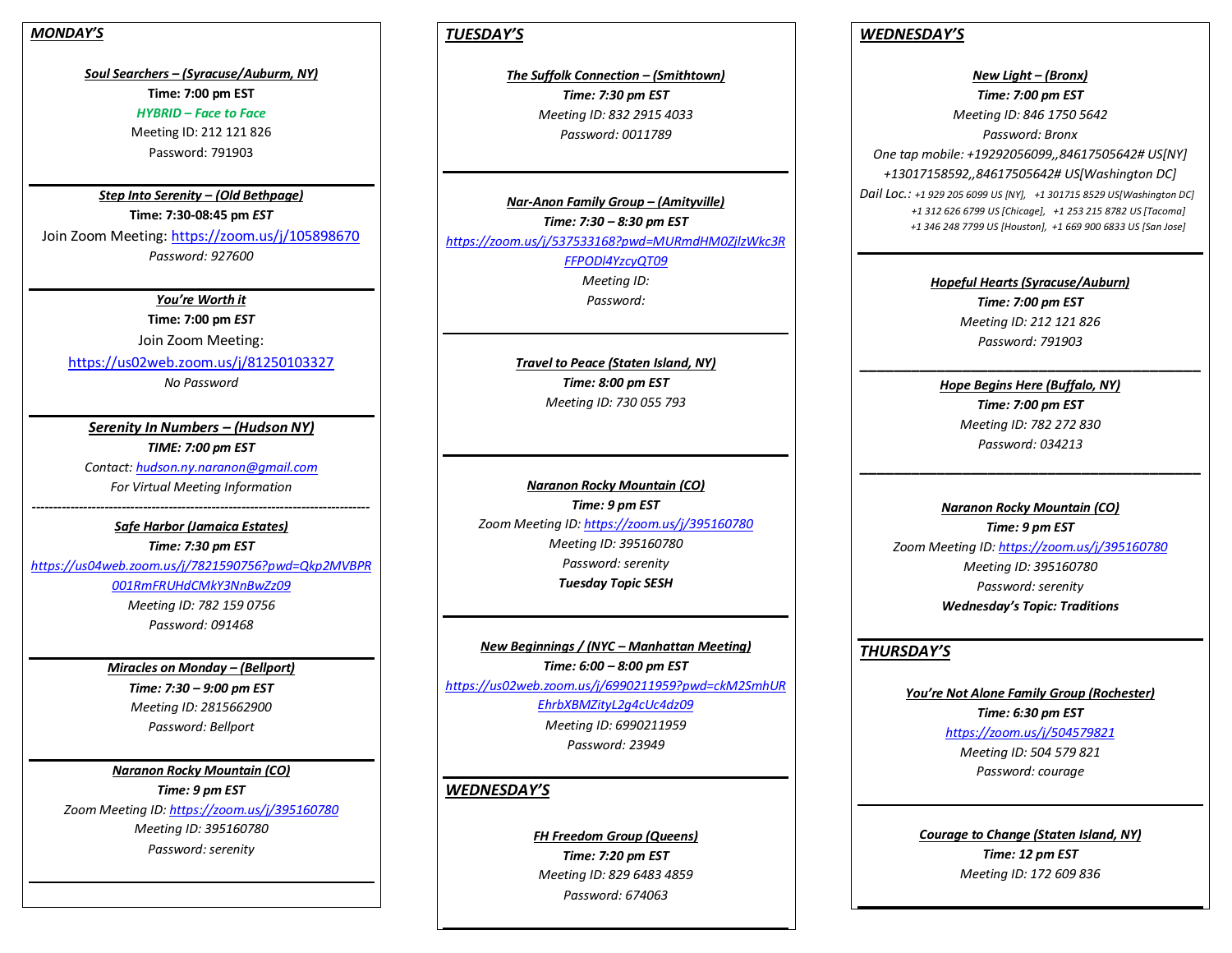# *HELPFUL TIPS:*

*1. Put your phone on silent so it does not cause any disruptions.*

*2. Mute your mic unless we are all reading out loud together or if you are speaking. If you do not mute yourself, every sound in your home gets picked up and this could cause a distraction. Depending on what viewing mode you are using, the main screen focuses on the person speaking. So if you are not muted but noise is coming from your end, the screen will show you, as opposed to the person who is sharing*

*3. As with a regular meeting there is one Chairperson who will open up. Depending on the size of the meeting there may be a timekeeper to make sure that everyone gets a fair opportunity to share.*

*4. If you have your video on, you can raise your hand to signal you would like to share. You can also message the Chairperson directly on zoom (Zoom has a chat feature). If you are using Audio Only you can just introduce yourself and share when its silent.* 

*5. Regarding the format - it will be very similar if not exact to the regular in person meeting. Since hosting meetings online is still a new thing for us, we can work together and discuss what format to use moving forward.*

*6. Not a rule, but just a helpful tip: If you are using Zoom on a computer, when muted, you can hold the space bar down and it will temporarily unmute you as long as it's being held.* 

### **NEW YORK REGION NAR-ANON FAMILY GROUPS LEVITTOWN POST OFFICE P.O. BOX 293 180 GARDINERS AVE. LEVITTOWN, NY 11756**

# ZOOM MEETING LIST – Long Island

# *Updated: June 2022*

*The Nar-Anon Family Group is primarily for you who know or have known a feeling of desperation concerning the addiction problem of someone very near to you. We have traveled that unhappy road too, and have found the answer with serenity and peace of mind. When you come into the family group, you are no longer alone, but among true friends who understand your problem as few others could.* 

# *Nar-Anon World Service Organization*

*[www.nar-anon.org](http://www.nar-anon.org/) 1 (800) 477-6291 New York Region*

# *[www.nynaranon.org](http://www.nynaranon.org/) Nar-Anon Suffolk/Nassau Area*

*[www.naranonsuffolknassauli.org](http://www.naranonsuffolknassauli.org/) Please view our website for any update to this list. Any Question about this list Email [snnfgweb@gmail.com](mailto:snnfgweb@gmail.com)*

*Anyone whose personal life has been affected by close contact with an addict, or anyone wanting to learn how the disease of addiction affects the family. Other meetings are for Nar-Anon members only and are consider closed.*

*Note: You need only be affected by close contact with an addict to be considered a member.*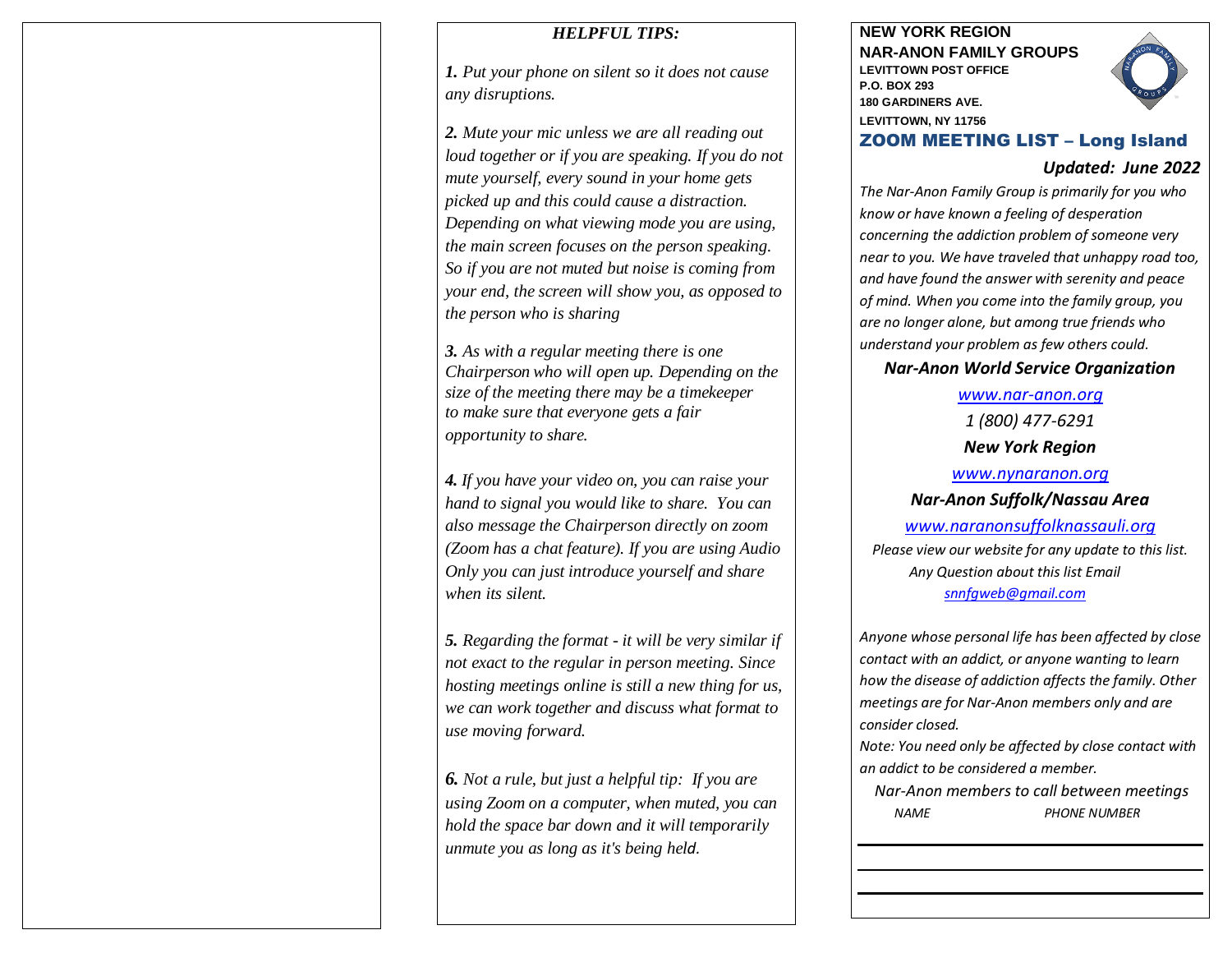*Step Into Serenity – (Old Bethpage)* **Time: 7:30-08:45 pm EST** Join Zoom Meeting:<https://zoom.us/j/105898670> *Password: 927600*

> *Miracles on Monday – (Bellport) Time: 7:30 – 9:00 pm EST Meeting ID: 2815662900 Password: Bellport*

*Naranon Rocky Mountain (CO) Time: 9 pm EST Zoom Meeting ID[: https://zoom.us/j/395160780](https://zoom.us/j/395160780) Meeting ID: 395160780 Password: serenity*

### *TUESDAY'S*

*The Suffolk Connection – (Smithtown) Time: 7:30 pm EST Meeting ID: 832 2915 4033 Password: 0011789*

*Nar-Anon Family Group – (Amityville) Time: 7:30 – 8:30 pm EST [https://zoom.us/j/537533168?pwd=MURmdHM0ZjlzWkc3R](https://zoom.us/j/537533168?pwd=MURmdHM0ZjlzWkc3RFFPODl4YzcyQT09) [FFPODl4YzcyQT09](https://zoom.us/j/537533168?pwd=MURmdHM0ZjlzWkc3RFFPODl4YzcyQT09)*

*Naranon Rocky Mountain (CO)*

*Time: 9 pm EST*

*Zoom Meeting ID[: https://zoom.us/j/395160780](https://zoom.us/j/395160780)*

*Meeting ID: 395160780 Password: serenity Tuesday Topic SESH*

## *WEDNESDAY'S*

*Naranon Rocky Mountain (CO) Time: 9 pm EST Zoom Meeting ID[: https://zoom.us/j/395160780](https://zoom.us/j/395160780) Meeting ID: 395160780 Password: serenity Wednesday's Topic: Traditions*

### *THURSDAY'S*

*Real People Too (Sayville) Time: 7:30 pm EST HYBRID – Face to Face <https://us02web.zoom.us/j/89376398189> Meeting ID: 893 7639 8189 No Password*

*Naranon Rocky Mountain (CO) Time: 9 pm EST Zoom Meeting ID[: https://zoom.us/j/395160780](https://zoom.us/j/395160780) Meeting ID: 395160780 Password: serenity Thursday Topic: Step Meeting*

## *FRIDAY'S*

*Naranon Rocky Mountain (CO) Time: 9 pm EST Zoom Meeting ID[: https://zoom.us/j/395160780](https://zoom.us/j/395160780) Meeting ID: 395160780 Password: serenity*

### *SATURDAY'S*

*Courage to Changer (North Merrick) Time: 9:30 am EST <https://zoom.us/j/950933574> Meeting ID: 950933574*

*Password: 317710*

### *SATURDAY'S*

*Naranon Rocky Mountain (CO) Time: 9 pm EST Zoom Meeting ID[: https://zoom.us/j/395160780](https://zoom.us/j/395160780) Meeting ID: 395160780 Password: serenity Saturday's Topic: Speakers*

### *SUNDAY'S*

*Virtual Serenity Time: 7:30 pm EST Zoom Meeting ID: [https://us02web.zoom.us/j/83864582592?pwd=alFXVHhPaj](https://us02web.zoom.us/j/83864582592?pwd=alFXVHhPajAxSDhjNnNmNGh0OVo5Zz09) [AxSDhjNnNmNGh0OVo5Zz09](https://us02web.zoom.us/j/83864582592?pwd=alFXVHhPajAxSDhjNnNmNGh0OVo5Zz09) Meeting ID: 838 6458 592 Password: 423436*

#### *Naranon Rocky Mountain (CO)*

*Time: 9 pm EST Zoom Meeting ID[: https://zoom.us/j/395160780](https://zoom.us/j/395160780) Meeting ID: 395160780 Password: serenity*

*\_\_\_\_\_\_\_\_\_\_\_\_\_\_\_\_\_\_\_\_\_\_\_\_\_\_\_\_\_\_\_\_\_\_\_\_\_\_\_\_\_\_\_\_\_\_*

 *Date: 6/05/2022*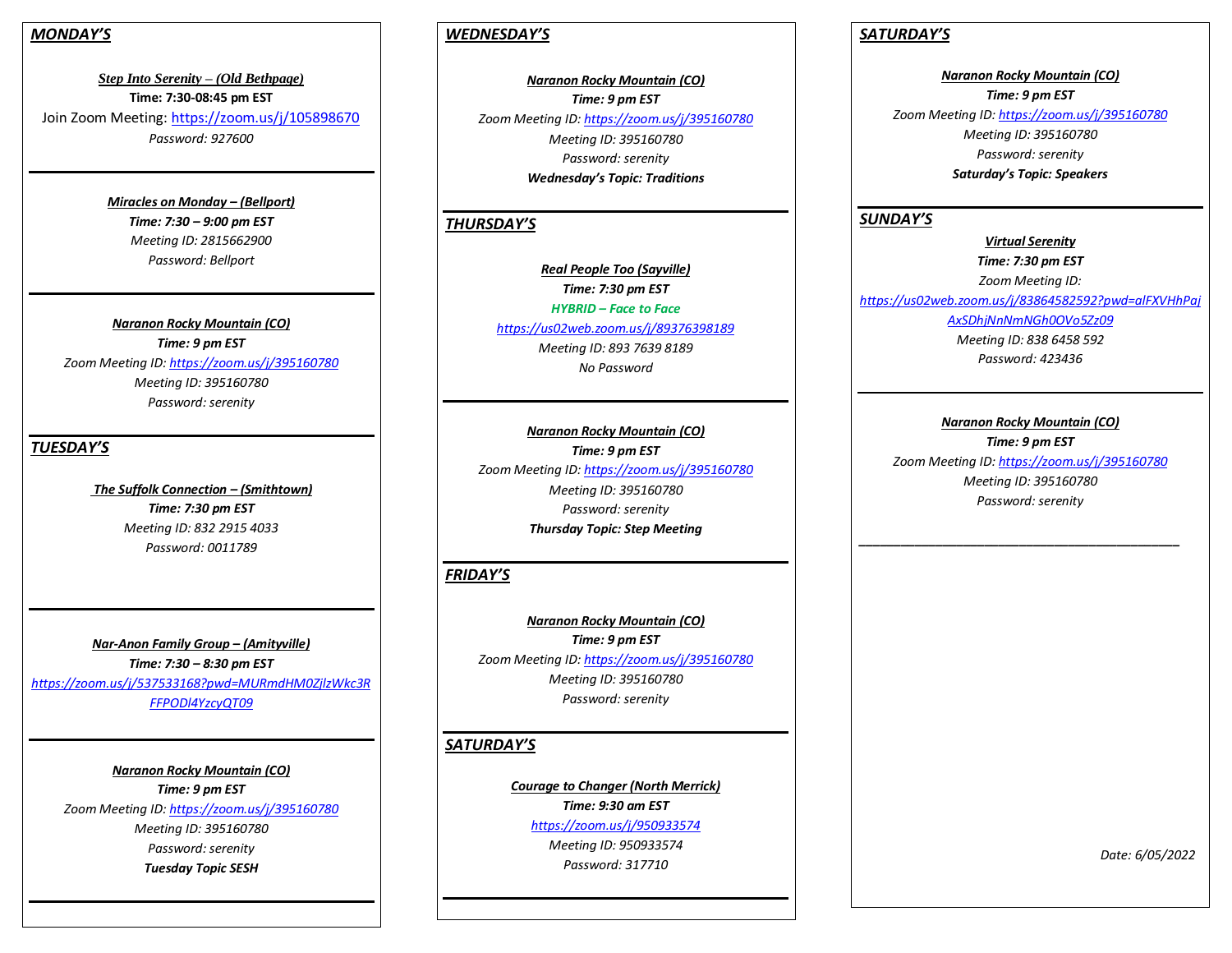## *SATURDAY'S*

*Naranon Rocky Mountain (CO) Time: 9 pm EST Zoom Meeting ID[: https://zoom.us/j/395160780](https://zoom.us/j/395160780) Meeting ID: 395160780 Password: serenity Saturday's Topic: Speakers*

### *SUNDAY'S*

*Look to This Day (Meriden, CT) Time: 9:30 am EST Zoom Meeting ID: 621 852 505 Password: 070139*

*Naranon Rocky Mountain (CO) Time: 9 pm EST Zoom Meeting ID[: https://zoom.us/j/395160780](https://zoom.us/j/395160780) Meeting ID: 395160780 Password: serenity*

# *HELPFUL TIPS:*

*1. Put your phone on silent so it does not cause any disruptions.*

*2. Mute your mic unless we are all reading out loud together or if you are speaking. If you do not mute yourself, every sound in your home gets picked up and this could cause a distraction. Depending on what viewing mode you are using, the main screen focuses on the person speaking. So if you are not muted but noise is coming from your end, the screen will show you, as opposed to the person who is sharing*

*3. As with a regular meeting there is one Chairperson who will open up. Depending on the size of the meeting there may be a timekeeper to make sure that everyone gets a fair opportunity to share.*

*4. If you have your video on, you can raise your hand to signal you would like to share. You can also message the Chairperson directly on zoom (Zoom has a chat feature). If you are using Audio Only you can just introduce yourself and share when its silent.* 

*5. Regarding the format - it will be very similar if not exact to the regular in person meeting. Since hosting meetings online is still a new thing for us, we can work together and discuss what format to use moving forward.*

*6. Not a rule, but just a helpful tip: If you are using Zoom on a computer, when muted, you can hold the space bar down and it will temporarily unmute you as long as it's being held.* 

**NEW YORK REGION NAR-ANON FAMILY GROUPS LEVITTOWN POST OFFICE P.O. BOX 293 180 GARDINERS AVE. LEVITTOWN, NY 11756**



# ZOOM MEETING LIST – CT, MA, ME, NH, PA (includes Colorado)

# *Updated: June 2022*

*The Nar-Anon Family Group is primarily for you who know or have known a feeling of desperation concerning the addiction problem of someone very near to you. We have traveled that unhappy road too, and have found the answer with serenity and peace of mind. When you come into the family group, you are no longer alone, but among true friends who understand your problem as few others could.* 

# *Nar-Anon World Service Organization*

*[www.nar-anon.org](http://www.nar-anon.org/) 1 (800) 477-6291 New York Region [www.nynaranon.org](http://www.nynaranon.org/) Nar-Anon Suffolk/Nassau Area [www.naranonsuffolknassauli.org](http://www.naranonsuffolknassauli.org/) Please view our website for any update to this list. Any Question about this list Email* 

### *[snnfgweb@gmail.com](mailto:snnfgweb@gmail.com)*

*Anyone whose personal life has been affected by close contact with an addict, or anyone wanting to learn how the disease of addiction affects the family. Other meetings are for Nar-Anon members only and are consider closed.*

*Note: You need only be affected by close contact with an addict to be considered a member.*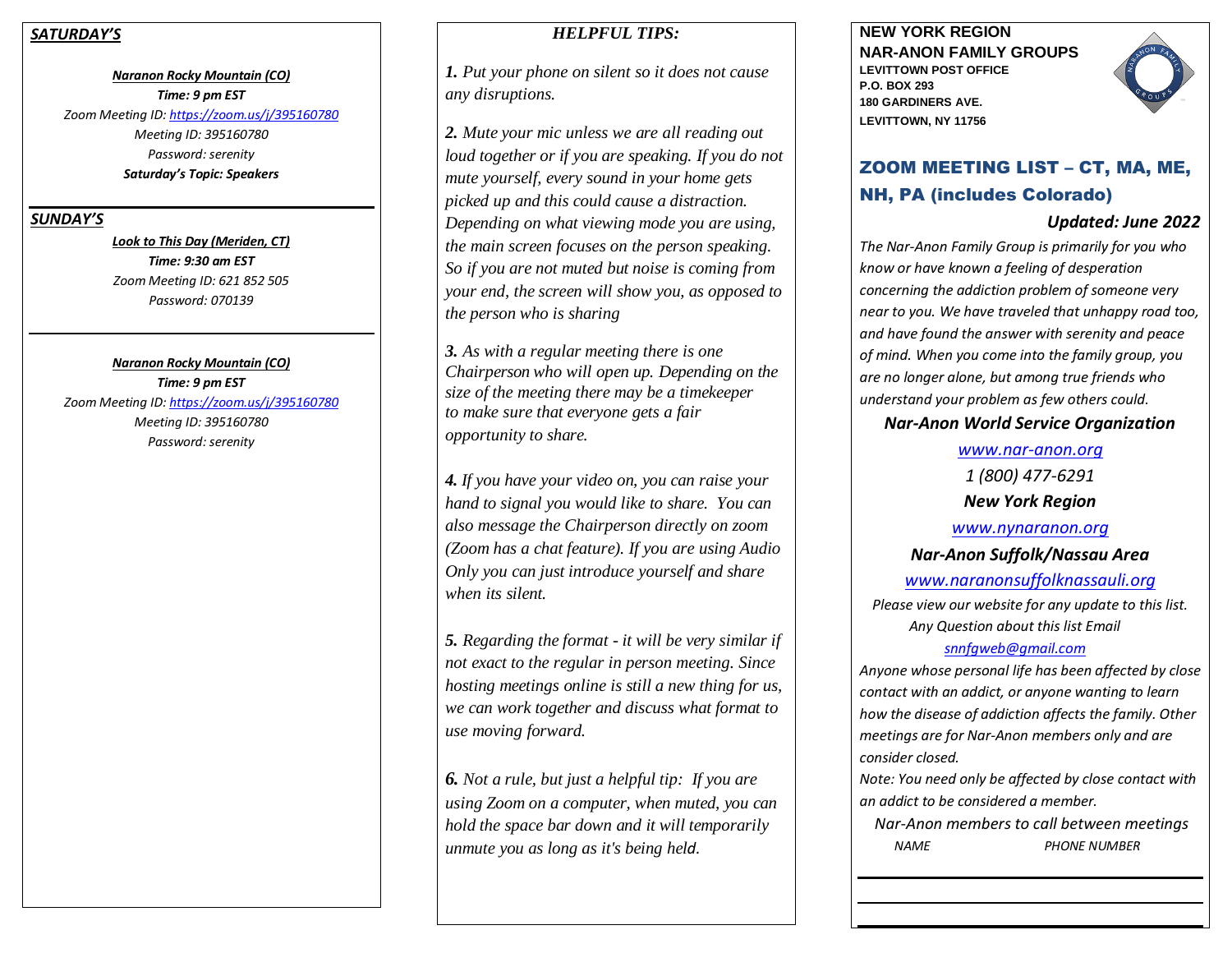*Nar-Anon Rocky Mountain (Colorado) Time: 9:00 pm EST Zoom Meeting ID: <https://zoom.us/j/395160780> Zoom Meeting ID: 395 160 780 Password: serenity*

### *TUESDAY'S*

*Tuesday Night Steps to Serenity (Mansfield) Time: 6:30 pm EST Zoom Meeting ID: 810 8898 3718 Password 154579*

*East Haven Nar-Anon Meeting (East Haven, CT) Time: 7:00 pm EST Zoom Meeting ID: 542 755 659*

*Danbury Nar-Anon Meeting (Danbury, CT) Time: 7:00 pm EST Zoom Meeting ID: 956 715 1591 Password: Danbury*

*Shoreline Road to Recover (Niantic, CT) Time: 7:00 pm EST Zoom Meeting ID: 847 2593 1720 Password: 722578*

*Naranon Rocky Mountain (Colorade)*

*Time: 9 pm EDT Zoom Meeting ID[: https://zoom.us/j/395160780](https://zoom.us/j/395160780) Meeting ID: 395160780 Password: serenity Tuesday Topic SESH*

### *WEDNESDAY'S*

*Catch the Wave (Old Orchard Beach, ME) Time: 6:00 pm EST Zoom Meeting ID: 824 7265 2066 Password: thewave*

*Nar-Anon Family Group Journey to Recovery (Nashua, NH) Time: 7:00 pm EST Zoom Meeting ID: 941 3633 1642 Password: 8eXf00*

*Letting Go With Love Time: 7:00 pm EST Zoom Meeting ID: 878 1220 8542 No Password One Tap Mobile: +13126266799,,87812208542# US (Chicago) +19292056099,, 87812208542# US (New York)*

*Nar-Anon Rocky Mountain (Colorade) Time: 9 pm EST Zoom Meeting ID[: https://zoom.us/j/395160780](https://zoom.us/j/395160780) Meeting ID: 395160780 Password: serenity Wednesday's Topic: Traditions*

### *THURSDAY'S*

*Let's Get Honest (Springfield, CT) Time: 7:00 – 8:30 pm EST Meeting ID: 860 8947 2595 Password: none*

*Feel the Freedom (Bristol, CT) Time: 7:00 pm EST Zoom Meeting ID: 842 3692 8999 Password: 821329*

### *THURSDAY'S*

*Naranon Rocky Mountain (CO) Time: 9 pm EST Zoom Meeting ID[: https://zoom.us/j/395160780](https://zoom.us/j/395160780) Zoom Meeting ID: 395160780 Password: serenity Thursday Topic: Step Meeting*

*FRIDAY'S*

*I Am Not Alone (West Hartford, CT) Time: 7:00 pm EST Zoom Meeting ID: 970 800 592 No Password:*

#### *Naranon Rocky Mountain (CO)*

*Time: 9 pm EST Zoom Meeting ID[: https://zoom.us/j/395160780](https://zoom.us/j/395160780) Zoom Meeting ID: 395160780 Password: serenity*

*-------------------------------------------------------------------------------*

#### *SATURDAY*

*Journey to Recovery – (East Haven, CT) Time: 10 – 11:30 am EST Zoom Meeting ID: https://us02web.zoom.us/j/8189350076?pwd=YjJwaXRLNE NxL1BSUUhzM3VGeWxKQT09 Zoom Meeting ID: 818 935 0076 Password: 216224 Dail in: +1 929 205 6099 Meeting ID: 818 935 0076 Password: 216224*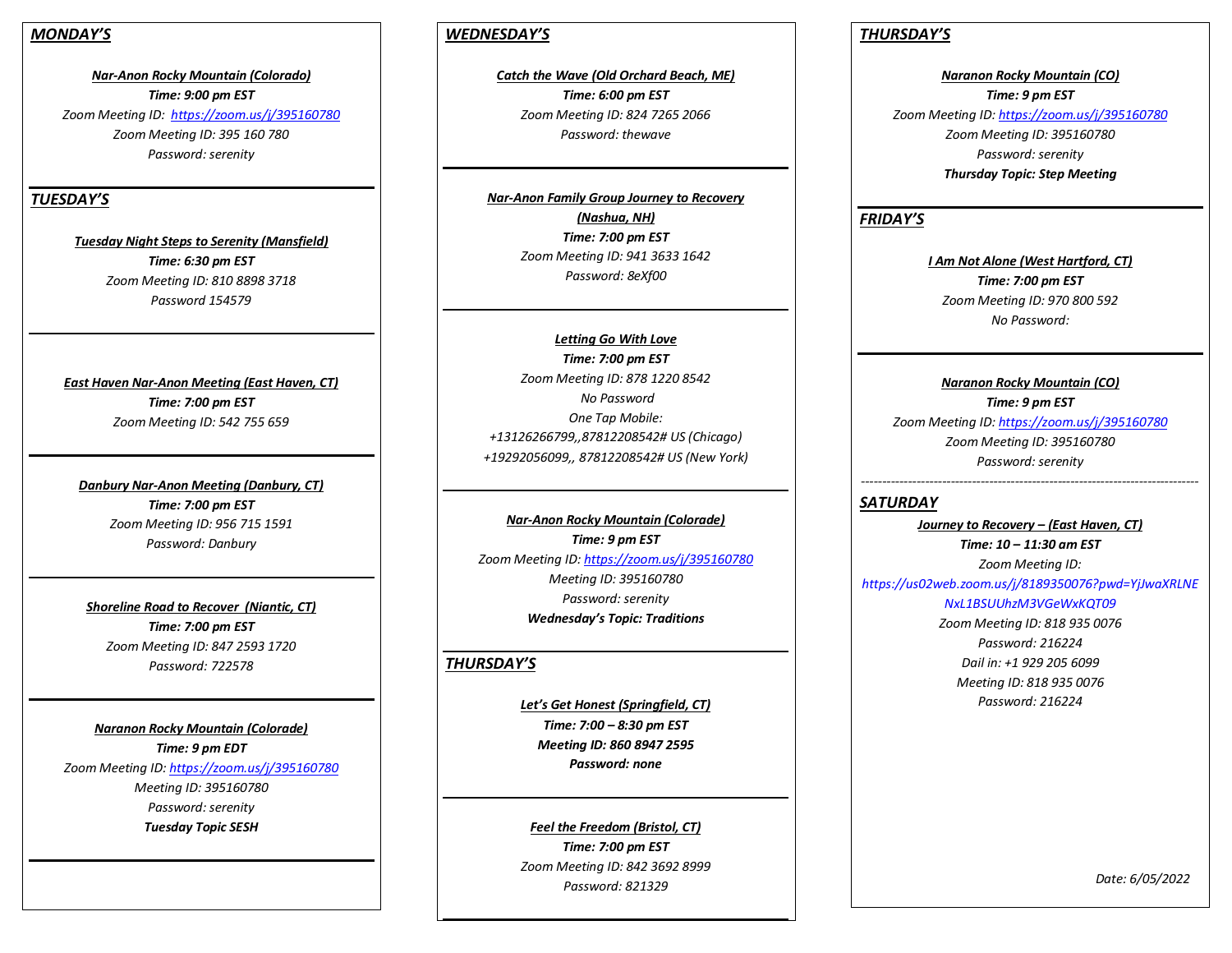# *HELPFUL TIPS:*

*1. Put your phone on silent so it does not cause any disruptions.*

*2. Mute your mic unless we are all reading out loud together or if you are speaking. If you do not mute yourself, every sound in your home gets picked up and this could cause a distraction. Depending on what viewing mode you are using, the main screen focuses on the person speaking. So if you are not muted but noise is coming from your end, the screen will show you, as opposed to the person who is sharing*

*3. As with a regular meeting there is one Chairperson who will open up. Depending on the size of the meeting there may be a timekeeper to make sure that everyone gets a fair opportunity to share.*

*4. If you have your video on, you can raise your hand to signal you would like to share. You can also message the Chairperson directly on zoom (Zoom has a chat feature). If you are using Audio Only you can just introduce yourself and share when its silent.* 

*5. Regarding the format - it will be very similar if not exact to the regular in person meeting. Since hosting meetings online is still a new thing for us, we can work together and discuss what format to use moving forward.*

*6. Not a rule, but just a helpful tip: If you are using Zoom on a computer, when muted, you can hold the space bar down and it will temporarily unmute you as long as it's being held.* 

### **NEW YORK REGION NAR-ANON FAMILY GROUPS LEVITTOWN POST OFFICE P.O. BOX 293 180 GARDINERS AVE. LEVITTOWN, NY 11756**



# ZOOM MEETING LIST – Mid-Atlantic MD, VA

# *Updated: June 2022*

*The Nar-Anon Family Group is primarily for you who know or have known a feeling of desperation concerning the addiction problem of someone very near to you. We have traveled that unhappy road too, and have found the answer with serenity and peace of mind. When you come into the family group, you are no longer alone, but among true friends who understand your problem as few others could.* 

# *Nar-Anon World Service Organization*

*[www.nar-anon.org](http://www.nar-anon.org/) 1 (800) 477-6291 New York Region [www.nynaranon.org](http://www.nynaranon.org/) Nar-Anon Suffolk/Nassau Area [www.naranonsuffolknassauli.org](http://www.naranonsuffolknassauli.org/) Please view our website for any update to this list.*

 *Any Question about this list Email [snnfgweb@gmail.com](mailto:snnfgweb@gmail.com)*

*Anyone whose personal life has been affected by close contact with an addict, or anyone wanting to learn how the disease of addiction affects the family. Other meetings are for Nar-Anon members only and are consider closed.*

*Note: You need only be affected by close contact with an addict to be considered a member.*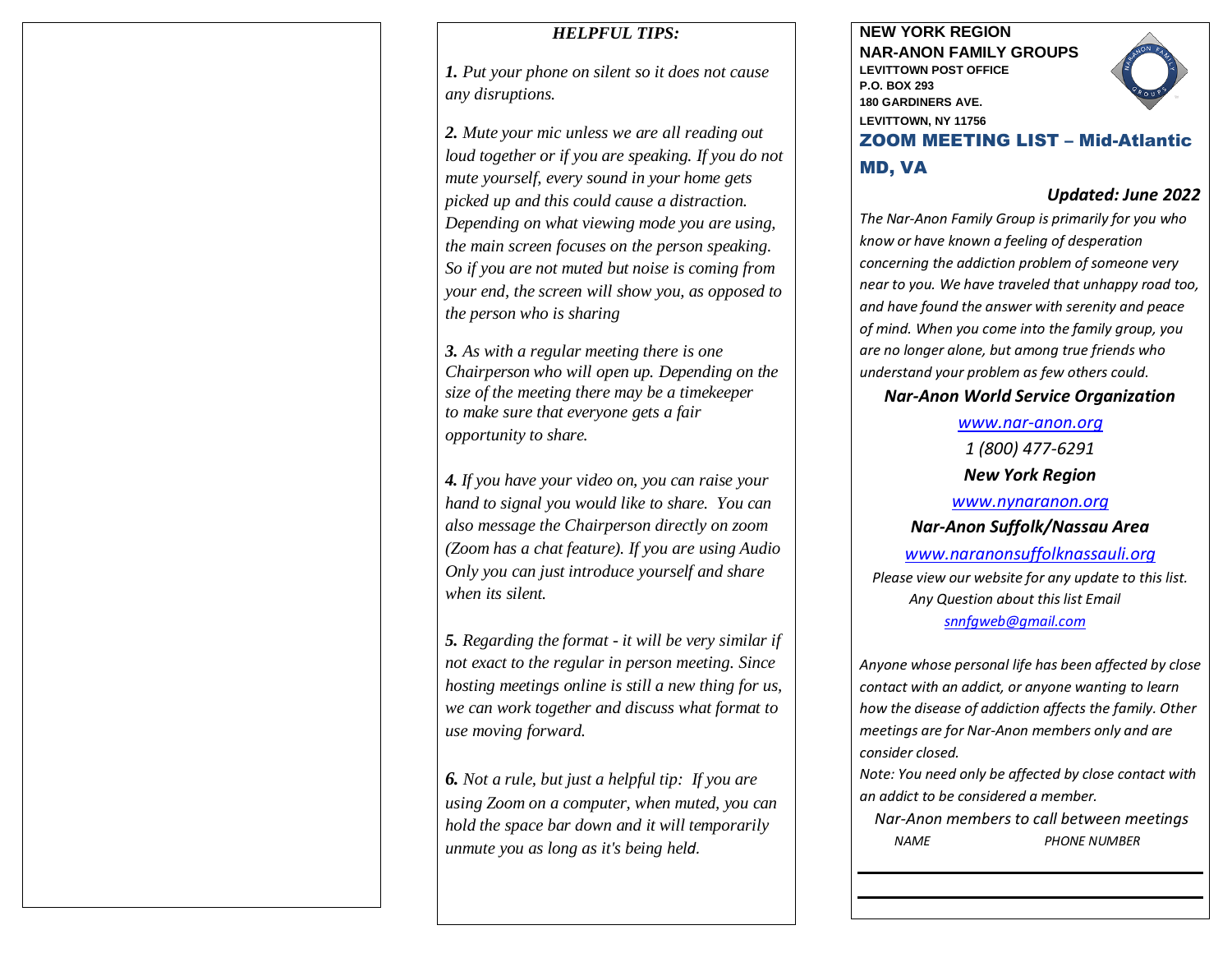# *Progress Not Perfection (Daleville, VA)*

*Time: 6:30 pm EST*

*Zoom Meeting ID:* 

*[https://zoom.us/j/8635064454?pwd=WmFpaXNVUkFORIdF](https://zoom.us/j/8635064454?pwd=WmFpaXNVUkFORIdFN050emtTMHFJdz09)*

*[N050emtTMHFJdz09](https://zoom.us/j/8635064454?pwd=WmFpaXNVUkFORIdFN050emtTMHFJdz09)*

*Meeting ID: 8635064454*

*Path to Recovery: Newcomers Meeting (VA) Time: 6:30 pm EST Meeting ID: 360 055 2254 No Password: For more information[: zoomingva@gmail.com](mailto:zoomingva@gmail.com)*

*Miracles Happen (Reisterstown, MD) Time: 7:30 pm EST Zoom Meeting ID: <https://us02web.zoom.us/j/85374905129> meeting ID: 853 7490 5129*

*Path to Recovery: A Place for Grace (VA) Time: 7:30 pm EST Meeting ID: 360 055 2254 No Password: For more information[: virtualpathstorecovery@gmail.com](mailto:virtualpathstorecovery@gmail.com)*

# *TUESDAY'S*

*New Hope Church, (Catonsville,MD) Time: 6:30 pm EST Meeting ID: 9903571019 Password: Tuesday630*

*Just For Today (Baltimore, MD) Time: 7:00 pm EST Meeting ID: 466 577 9028 Password: 643424*

## *WEDNESDAY'S*

*A New Beginning (Gathersbury, MD) Time: 6:30 pm EST Meeting ID: 620 399 829 No Password*

*Path to Recovery: HOPE On: Hold On: Pain Ends (VA) Time: 7:00 pm EST Meeting ID: 360 055 2254 No Password: For more information[: virtualpathstorecovery@gmail.com](mailto:virtualpathstorecovery@gmail.com)*

### *THURSDAY'S*

*Seeking Serenity (Washington DC) Time: 6:30 pm EST Zoom Meeting ID: [https://us02web.zoom.us/j/86212252310?](https://us02web.zoom.us/j/86212252310?-pwd=Rm1NVzBsRzFZWW1iWDdzTHZNU0pZZz09) [pwd=Rm1NVzBsRzFZWW1iWDdzTHZNU0pZZz09](https://us02web.zoom.us/j/86212252310?-pwd=Rm1NVzBsRzFZWW1iWDdzTHZNU0pZZz09) Meeting ID: 862 1225 2310 Password: 191113*

# *FRIDAY'S*

*Paths to Recovery: Friday with Friends (VA) Time: 7:00 pm EST Meeting ID: 360 055 2254 No Password: For more information[: virtualpathstorecovery@gmail.com](mailto:virtualpathstorecovery@gmail.com)*

# *SATURDAY'S*

*Serenity on Saturday (Capital Area) Time: 10:30 am EST Zoom Meeting ID: [https://us02web.zoom.us/j/83717269900?pwd=YUNQRkYy](https://us02web.zoom.us/j/83717269900?pwd=YUNQRkYyVE55eHNJamJTOXp3R2d3QT09) [VE55eHNJamJTOXp3R2d3QT09](https://us02web.zoom.us/j/83717269900?pwd=YUNQRkYyVE55eHNJamJTOXp3R2d3QT09) Meeting ID: 837 1726 9900 Password: 211165*

### *SATURDAY'S*

*Nar-Anon Family Group (Fredricksburg, VA)*

*Time: 11:00 am EST Zoom Meeting ID:* 

*[https://us02web.zoom.us/j/85866099748?pwd=TEIvM0tFR](https://us02web.zoom.us/j/85866099748?pwd=TEIvM0tFRWI1SmUwRExOeXAraGtDUT09)*

*[WI1SmUwRExOeXAraGtDUT09](https://us02web.zoom.us/j/85866099748?pwd=TEIvM0tFRWI1SmUwRExOeXAraGtDUT09) Meeting ID: 859 6609 9748 Password: 806224*

 *Date: 6/05/2022*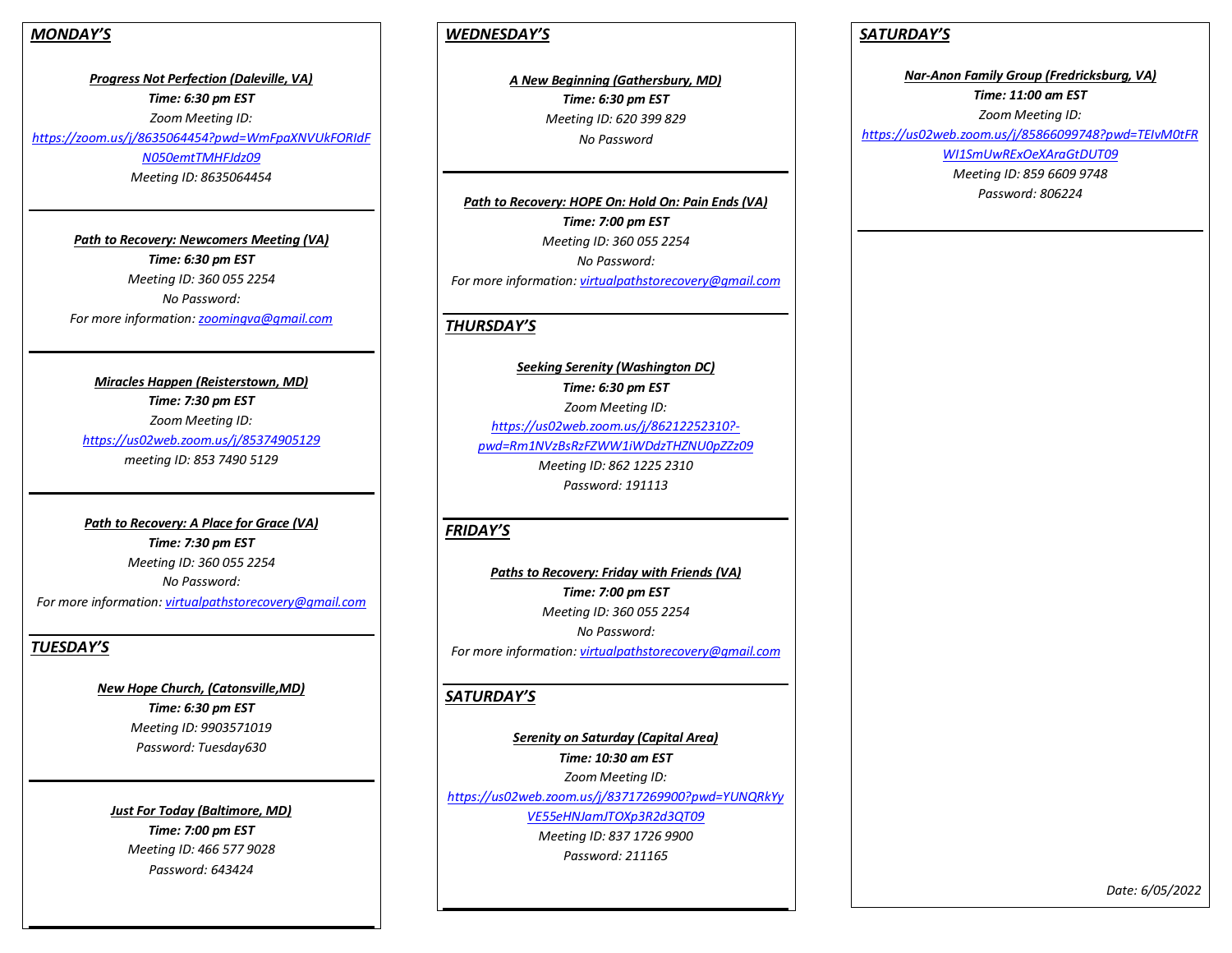# *HELPFUL TIPS:*

*1. Put your phone on silent so it does not cause any disruptions.*

*2. Mute your mic unless we are all reading out loud together or if you are speaking. If you do not mute yourself, every sound in your home gets picked up and this could cause a distraction. Depending on what viewing mode you are using, the main screen focuses on the person speaking. So if you are not muted but noise is coming from your end, the screen will show you, as opposed to the person who is sharing*

*3. As with a regular meeting there is one Chairperson who will open up. Depending on the size of the meeting there may be a timekeeper to make sure that everyone gets a fair opportunity to share.*

*4. If you have your video on, you can raise your hand to signal you would like to share. You can also message the Chairperson directly on zoom (Zoom has a chat feature). If you are using Audio Only you can just introduce yourself and share when its silent.* 

*5. Regarding the format - it will be very similar if not exact to the regular in person meeting. Since hosting meetings online is still a new thing for us, we can work together and discuss what format to use moving forward.*

*6. Not a rule, but just a helpful tip: If you are using Zoom on a computer, when muted, you can hold the space bar down and it will temporarily unmute you as long as it's being held.* 

**NEW YORK REGION NAR-ANON FAMILY GROUPS LEVITTOWN POST OFFICE P.O. BOX 293 180 GARDINERS AVE. LEVITTOWN, NY 11756**



# ZOOM MEETING LIST – Mid-West IL, IN, KS, MO, WI

# *Updated: June 2022*

*The Nar-Anon Family Group is primarily for you who know or have known a feeling of desperation concerning the addiction problem of someone very near to you. We have traveled that unhappy road too, and have found the answer with serenity and peace of mind. When you come into the family group, you are no longer alone, but among true friends who understand your problem as few others could.* 

# *Nar-Anon World Service Organization*

*[www.nar-anon.org](http://www.nar-anon.org/) 1 (800) 477-6291 New York Region [www.nynaranon.org](http://www.nynaranon.org/) Nar-Anon Suffolk/Nassau Area [www.naranonsuffolknassauli.org](http://www.naranonsuffolknassauli.org/) Please view our website for any update to this list.*

### *Any Question about this list Email [snnfgweb@gmail.com](mailto:snnfgweb@gmail.com)*

*Anyone whose personal life has been affected by close contact with an addict, or anyone wanting to learn how the disease of addiction affects the family. Other meetings are for Nar-Anon members only and are consider closed.*

*Note: You need only be affected by close contact with an addict to be considered a member.*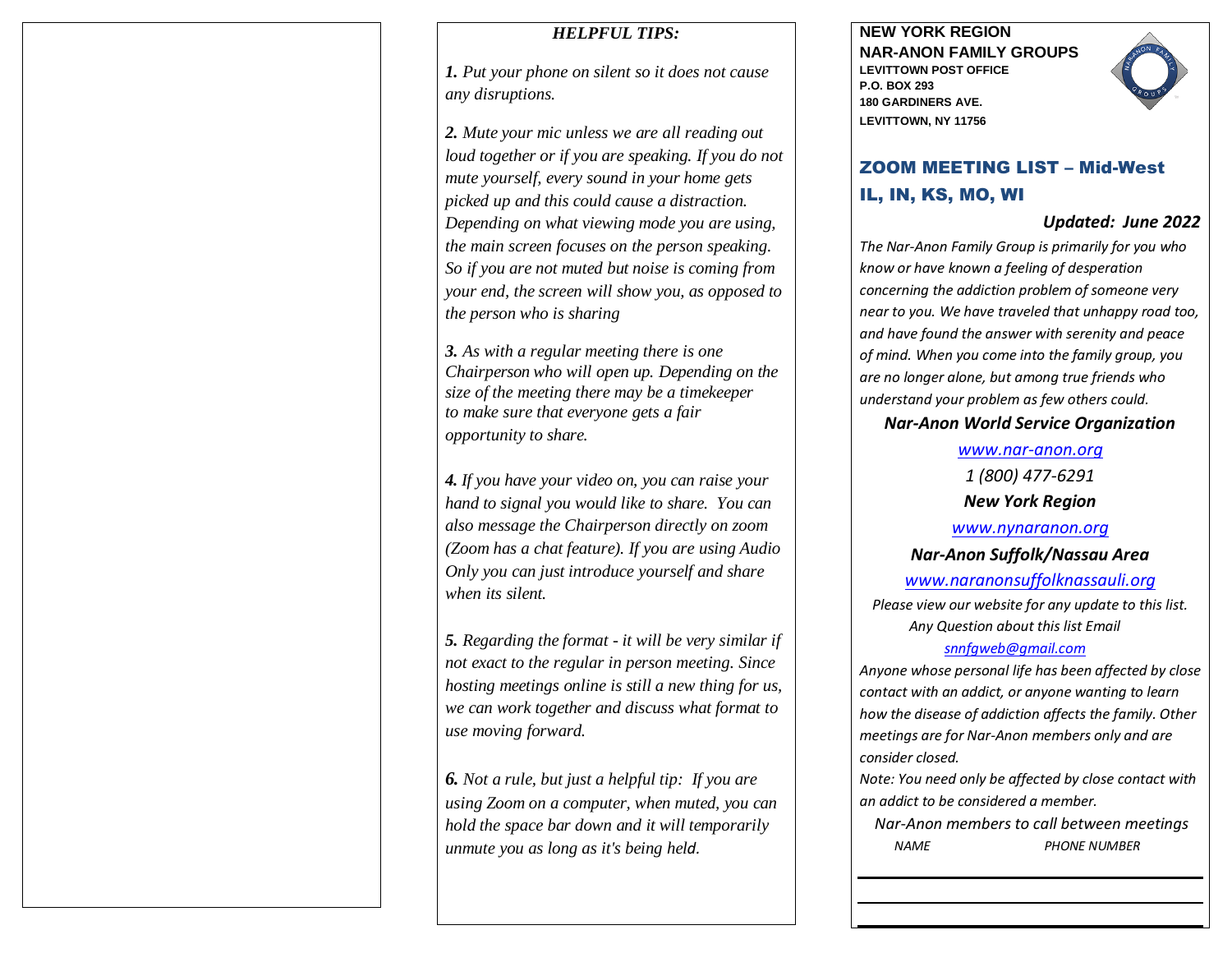*Kansas City (MO) Time: 6:00 PM CST Zoom Meeting ID: 878 6900 4163 Password: 309412*

*West Side NFG (Madison, WI) Time: 6:30 PM CST Zoom Meeting ID: 304 572 856 Password: 064391*

*Touched by Addiction (Leawood, KS) Time: 7:00 pm CST Zoom Meeting ID: 997 4871 4391 Password: 383357*

*(Waukesha, WI) Time: 7:30 pm CST Zoom Meeting ID: 872 5838 6014 Password: 021099*

### *TUESDAY'S*

*Never Alone NFG (Madison, WI) Time: 6:30 pm CST Zoom Meeting ID: 304 572 856 Password: 064391*

*Tuesday Together (Elmhurst, IL) Time: 7:00 pm CST Zoom Meeting ID: 863 9283 7825 Password: 319527*

*(Topeka, KS) Time: 7:00 pm CST Zoom Meeting ID: 878 6045 8363 Password: serenity*

## *TUESDAY'S*

*Metro Area ( Indianapolis IN) Time: 7:30 pm CST Zoom Meeting ID: 960 4635 1275 Password: 092190*

*(Blookmington, IN) Time: 7:30 pm CST Zoom Meeting ID: 885 0249 7650 Password: 843463*

*\_\_\_\_\_\_\_\_\_\_\_\_\_\_\_\_\_\_\_\_\_\_\_\_\_\_\_\_\_\_\_\_\_\_\_\_\_\_\_\_\_\_\_\_\_\_\_\_*

### *WEDNESDAY'S*

*New Choices NFG (Maryland Heights,MO) Time: 7:30 pm CST Zoom Meeting ID: 229 660 127 Password: 987951*

### *THURSDAY'S*

*Platte Woods Time: 12 PM CST Zoom ID:829 7376 0749 PW: 476119*

*Never Alone (Wisconsin Area) Time: 6:30 pm CST Zoom Meeting ID: 874 5398 8788 No Password:* 

*Evanston NFG (Evanston, IL) Time: 7:00 pm CST Zoom Meeting ID: 929 9993 0458 Password: 187648*

### *SATURDAY'S*

*You Are Not Along (Chicago, IL) Time: 3:00 pm CST Zoom Meeting ID: 373 761 392 Password: 614525*

## *SUNDAY'S*

*Serenity Seekers NFG (La Crosse, WI) Time: 12:30 pm CST Zoom Meeting ID: 893 8025 9384 No Password:* 

*Serenity Seekers II NFG (Munster, IN) Time: 7:00 pm CST Zoom Meeting ID: 546 387 6141 Password: 229432*

 *Date: 6/05/2022*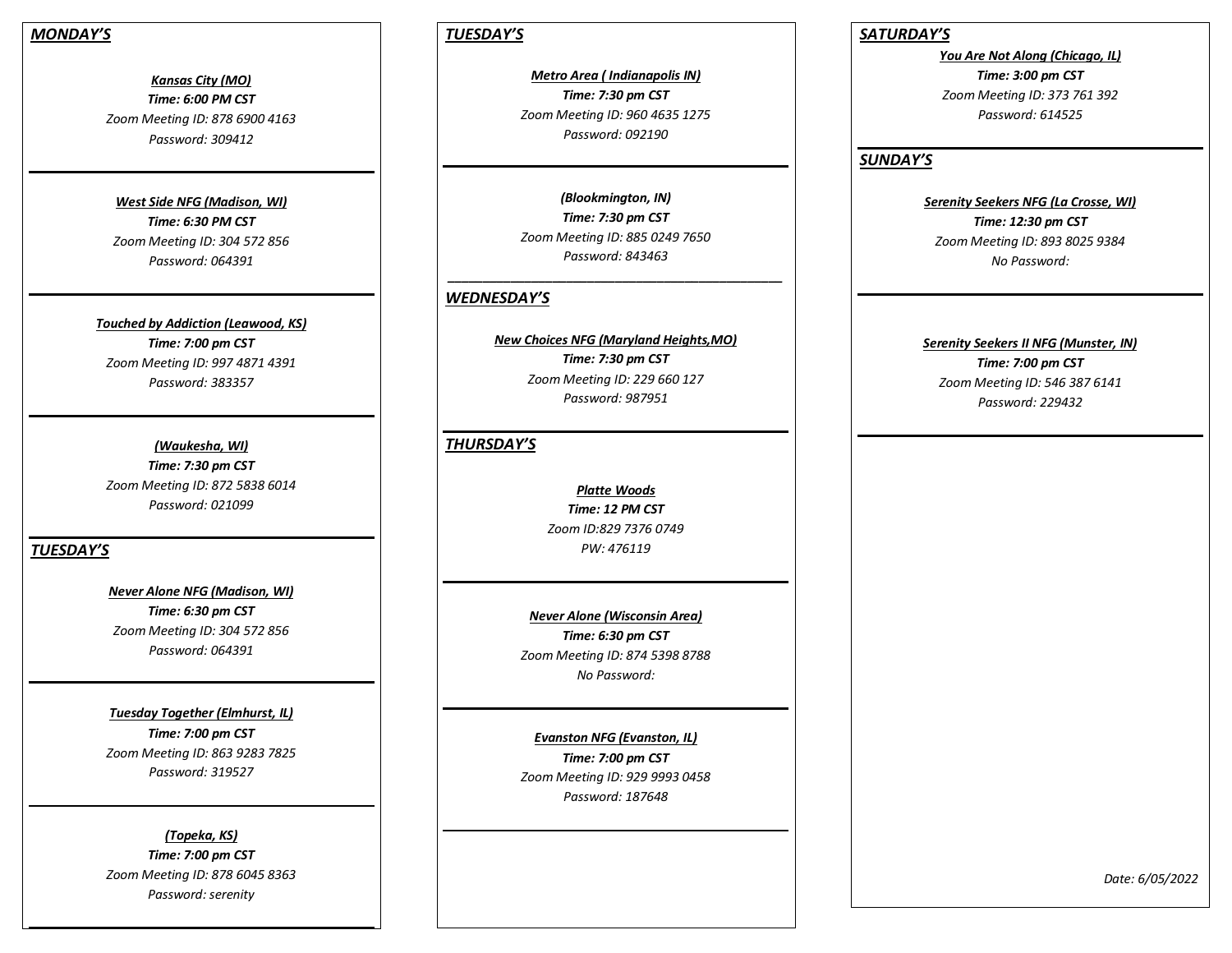### *SATURDAY'S*

*Simi Valley Nar-Anon Family Group (Simi Valley, CA) Time: 7:30 pm Meeting ID: 884 0262 1415 Password: 832671*

### *\_\_\_\_\_\_\_\_\_\_\_\_\_\_\_\_\_\_\_\_\_\_\_\_\_\_\_\_\_\_\_\_\_\_\_\_\_\_\_\_\_\_\_\_\_\_\_\_ Torrance, CA*

*Time: 11:00 am PST Meeting ID: 108 991 827 Password: 154701*

*Circle of Hope Group (Monterey, CA) Time: 9:00 am PST Meeting ID: 745 977 7458 No Password*

## *SUNDAY'S*

*Saving OurSelves (Santa Cruz, CA) Time: 6:30 pm PST Zoom Meeting ID: <https://us02web.zoom.us/j/7459777458> Meeting ID: 745 977 7458*

> *NFG Step Study (Steps 6-12) Time: 12 pm PST Meeting ID: 745 977 7458 No Password*

*NFG Step Study (Steps 1-5) Time: 1 pm PST*

*Meeting ID: 745 977 7458 No Password*

## *HELPFUL TIPS:*

*1. Put your phone on silent so it does not cause any disruptions.*

*2. Mute your mic unless we are all reading out loud together or if you are speaking. If you do not mute yourself, every sound in your home gets picked up and this could cause a distraction. Depending on what viewing mode you are using, the main screen focuses on the person speaking. So if you are not muted but noise is coming from your end, the screen will show you, as opposed to the person who is sharing*

*3. As with a regular meeting there is one Chairperson who will open up. Depending on the size of the meeting there may be a timekeeper to make sure that everyone gets a fair opportunity to share.*

*4. If you have your video on, you can raise your hand to signal you would like to share. You can also message the Chairperson directly on zoom (Zoom has a chat feature). If you are using Audio Only you can just introduce yourself and share when its silent.* 

*5. Regarding the format - it will be very similar if not exact to the regular in person meeting. Since hosting meetings online is still a new thing for us, we can work together and discuss what format to use moving forward.*

*6. Not a rule, but just a helpful tip: If you are using Zoom on a computer, when muted, you can hold the space bar down and it will temporarily unmute you as long as it's being held.* 

**NEW YORK REGION NAR-ANON FAMILY GROUPS LEVITTOWN POST OFFICE P.O. BOX 293 180 GARDINERS AVE. LEVITTOWN, NY 11756**



# ZOOM MEETING LIST – California *Updated: June 2022*

*The Nar-Anon Family Group is primarily for you who know or have known a feeling of desperation concerning the addiction problem of someone very near to you. We have traveled that unhappy road too, and have found the answer with serenity and peace of mind. When you come into the family group, you are no longer alone, but among true friends who understand your problem as few others could.* 

# *Nar-Anon World Service Organization*

*[www.nar-anon.org](http://www.nar-anon.org/) 1 (800) 477-6291 New York Region [www.nynaranon.org](http://www.nynaranon.org/) Nar-Anon Suffolk/Nassau Area [www.naranonsuffolknassauli.org](http://www.naranonsuffolknassauli.org/) Please view our website for any update to this list. Any Question about this list Email* 

### *[snnfgweb@gmail.com](mailto:snnfgweb@gmail.com)*

*Anyone whose personal life has been affected by close contact with an addict, or anyone wanting to learn how the disease of addiction affects the family. Other meetings are for Nar-Anon members only and are consider closed.*

*Note: You need only be affected by close contact with an addict to be considered a member.*

 *Nar-Anon members to call between meetings NAME PHONE NUMBER*

 *Date:6/05/2022*